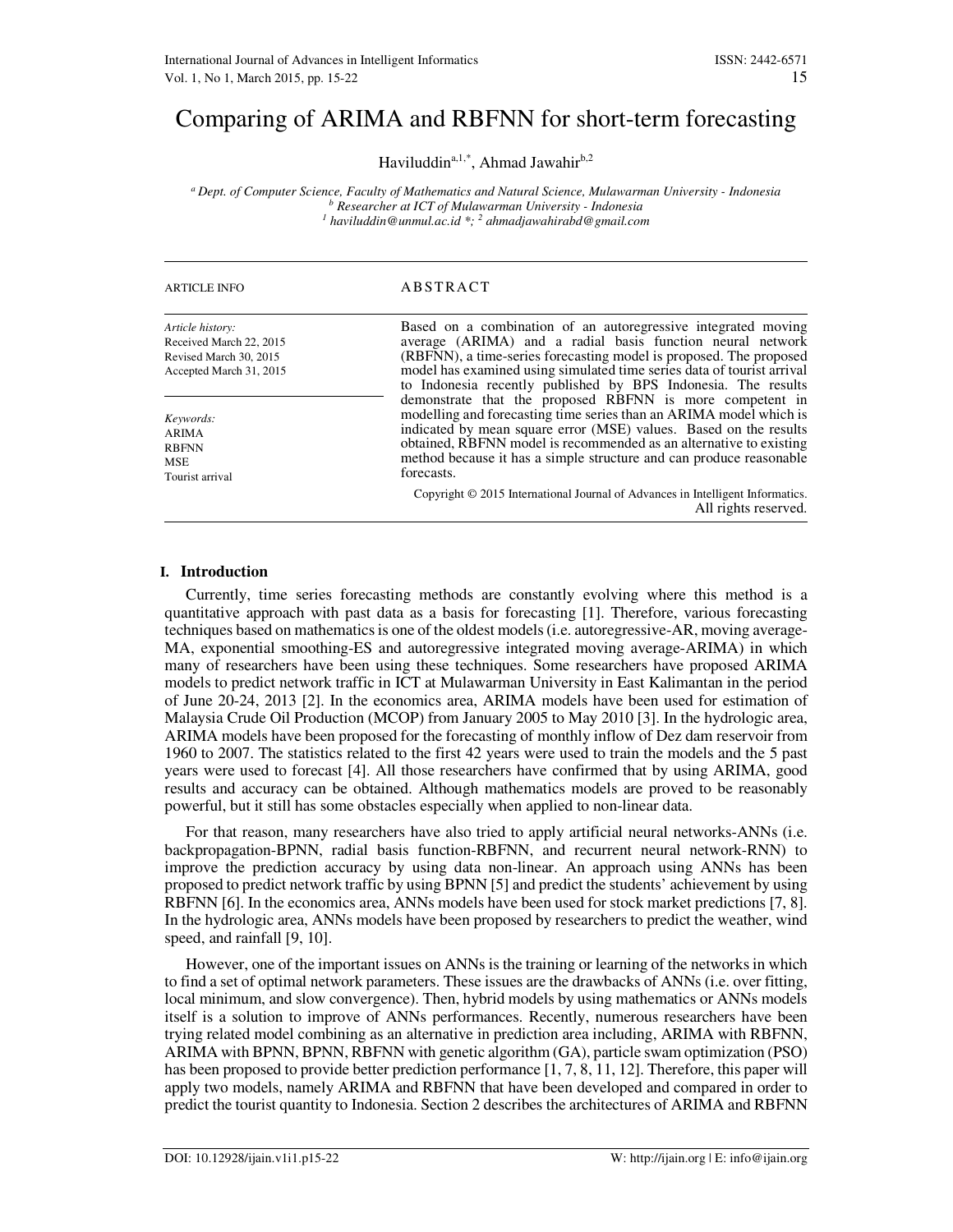models. Section 3 explains the time series predictor and models. Section 4 describes the analysis and discussion of the results. Finally, conclusions are summarized in Section 5.

### **II. Methodology**

In this section, a brief information on the general tourist quantity prediction models is presented including time series models, ARIMA, and RBFNN.

### *A. Time Series*

The time series is a dataset of observations ordered in time. A time series is an ordered sequence of observations and many ways are used to forecast the time series data. In principle, a time series model is used to predict the values of data  $(y_{t+1}, y_{t+2},...,y_{t+n})$  based on the data  $(x_{t+1}, x_{t+2},..., x_{t+n})$ . In this experiment, data tourist quantity 1974-2013 (40 years of samples) was captured from BPS website http://www.bps.go.id, Table 1 and Fig. 1. Then, the data are analyzed by using MATLAB R2013b. The ARIMA and RBFNN were engaged.

| 1974      | 1975      | 1976      | 1977      | 1978      | 1979      | 1980        | 1981      | 1982      | 1983      |
|-----------|-----------|-----------|-----------|-----------|-----------|-------------|-----------|-----------|-----------|
| 313.452   | 366.293   | 401.237   | 433.393   | 468.614   | 501.430   | 561.178     | 600.151   | 592.046   | 638.855   |
| 1984      | 1985      | 1986      | 1987      | 1988      | 1989      | 1990        | 1991      | 1992      | 1993      |
| 700.910   | 749.351   | 825.035   | 1.060.347 | 1.301.049 | 1.625.965 | 2.177.566   | 2.569.870 | 3.064.161 | 3.403.138 |
| 1994      | 1995      | 1996      | 1997      | 1998      | 1999      | <b>2000</b> | 2001      | 2002      | 2003      |
| 4.006.312 | 4.324.229 | 5.034.472 | 5.185.243 | 4.606.416 | 4.727.520 | 5.064.217   | 5.153.620 | 5.033.400 | 4.467.021 |
| 2004      | 2005      | 2006      | 2007      | 2008      | 2009      | 2010        | 2011      | 2012      | 2013      |
| 5.321.165 | 5.002.101 | 4.871.351 | 5.505.759 | 6.234.497 | 6.323.730 | 7.002.944   | 7.649.731 | 8.044.462 | 8.802.129 |

Table 1. Real tourist arrival to Indonesia 1974-2013



Fig. 1. Plots tourist arrival to Indonesia in period 1974-2013 (BPS, 2014)

# *B. ARIMA*

One of the famous methods used in forecasting a time series data is ARIMA. The ARIMA method is used to analyze a time series data in which it is designed by integrating the AR (autoregressive) and MA (moving average) methods. The ARIMA (p, d, q) is a general method that is formulated with respect to the data series that are stationary only, where, *p* is the number of processes in AR, *d* is the number of differencing a time series of data to be stationary, and finally, *q* is the number of processes in MA. According to the Box-Jenskins methodology [13], there are four forecasting stages, that includes; (1) identification model; The data series will be carefully examined in order to determine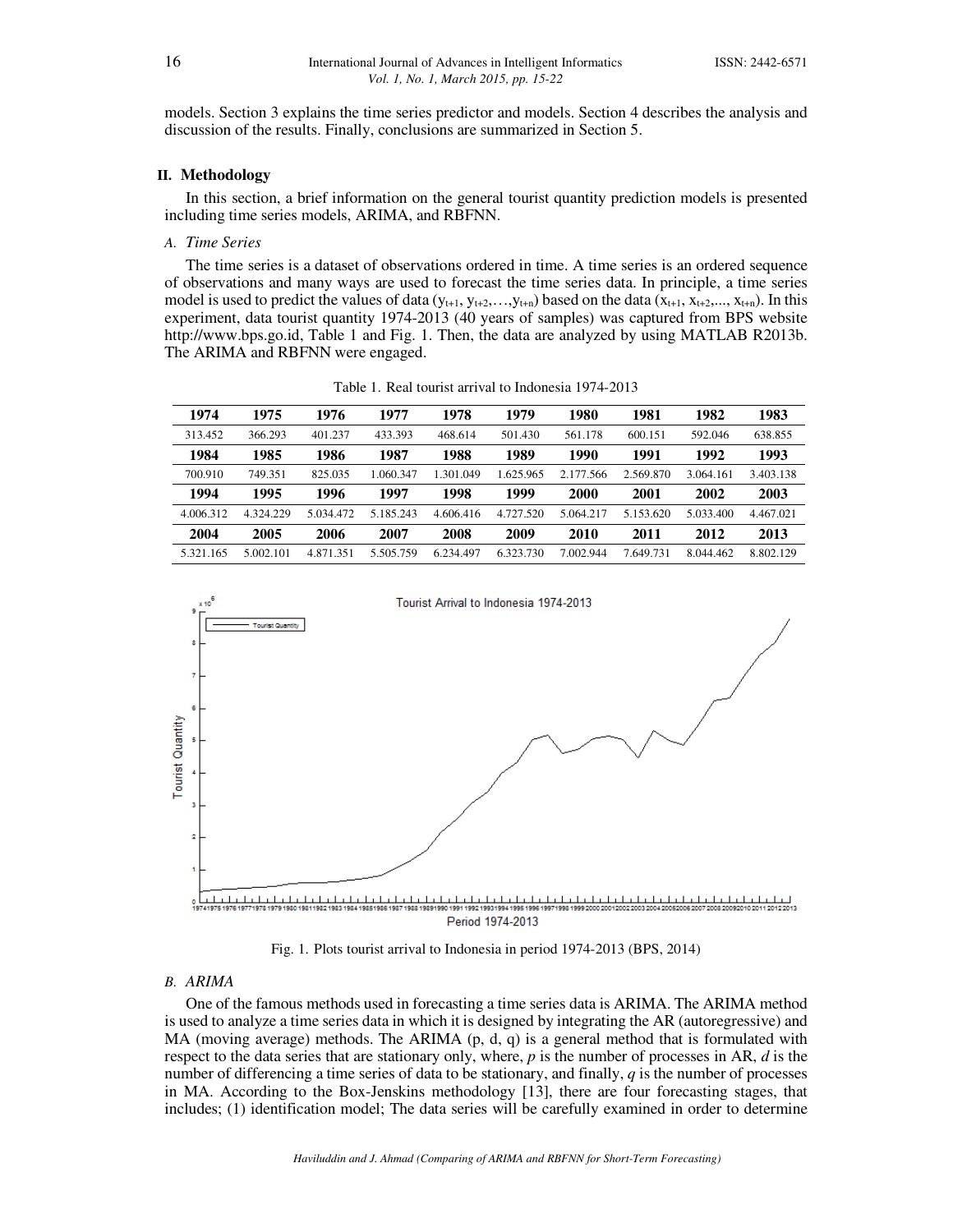whether the series contains a trend, seasonality, cycles or random phenomena. After that, the sample ACF and PACF of the original series are computed and examined in order to further confirm that the time series data is stationary. If the sample ACF decays very slowly, it indicates that differencing processes are needed, (2) parameter estimation; the purpose of model validation is to ensure that the right model is used. In this study, it can be done by using *t-statistic* and *p-value*, (3) model checking; the purposed model needs to be hypothesized and to have diagnostic test before it can be used for forecasting. In this test, we checked by  $p$ -value  $> \alpha$  0.05, and (4) forecasting; the forecasted values in confidence limit (upper and lower limits) provide 95% confidence interval. In this study, we used the *trial and error* method to get good model and prediction.

# *C. RBFNN*

The RBFNN emerged as a variant of ANN in late 80's is a kind of feed-forward neural network (FFNN). The RBFNN structure has a three-layer FFNN which includes an input layer, single only of hidden layer with RBF neurons (Euclidean distance between the input signal vector and parameter vector of the network) and an output layer with linear neurons. Hence, the RBFNN has a unique training algorithm including supervised and unsupervised as well. Furthermore, RBFNN learning philosophy can be differentiated into two stages: first stage, self-organizing learning stage, solving the center and change of the hidden layer base functions; second stage, mentor learning stage, this stage is unwinding weights which is between the hidden layer and output layer [11, 12]. In this study, we used three layers and Euclidean function as an activation function (1). Furthermore, in this experiment we used the mean square error (MSE), then comparing the predicted output with the desired output between ARIMA and RBFNN. The architecture of RBFNN as shown in Fig. 2.



Fig. 2. The RBFNN architecture [12]

 $Y = \sum_{j=1}^{m} W_{jm} \cdot \varphi$ , where: Y output value,  $\varphi$  = hidden layer value, W = weights (0-1) (1)

The algorithm of RBFNN to analyze within time series data characteristics is:

- 1. Initialization of the network; randomly selecting some training and testing samples as the vectors  $P_{(t-0)}=[p_{(t-5)}, p_{(t-4)}, ..., p_{(t-n)}],$  where *n* is a series data.
- 2. Find,  $D_{ij}$  distance between i to j  $i, j=1,2,...,Q$ , where Q is input-output vectors, R is input variable.

$$
D_{ij} = \sqrt{\sum_{k=1}^{R} (p_{ik} - p_{jk})^2}
$$
 (2)

3. Find  $a_1$ , where  $a_1$  is a result activation from distance data multiply bias, spread is constant

$$
a1_{ij} = e^{-(b1*D_{ij})^2}
$$
 (3)

$$
b1 = \frac{\sqrt{-\ln(0.5)}}{spread} \tag{4}
$$

4. Calculation weights and biases, where w<sub>ij</sub> is a new weights, w<sub>ij</sub> (t) is a current weights,  $\alpha$  is a learning rate.

$$
w_{ij}(t+1) = w_{ij}(t) + \alpha(t)[x_i - w_{ij}(t)]
$$
\n(5)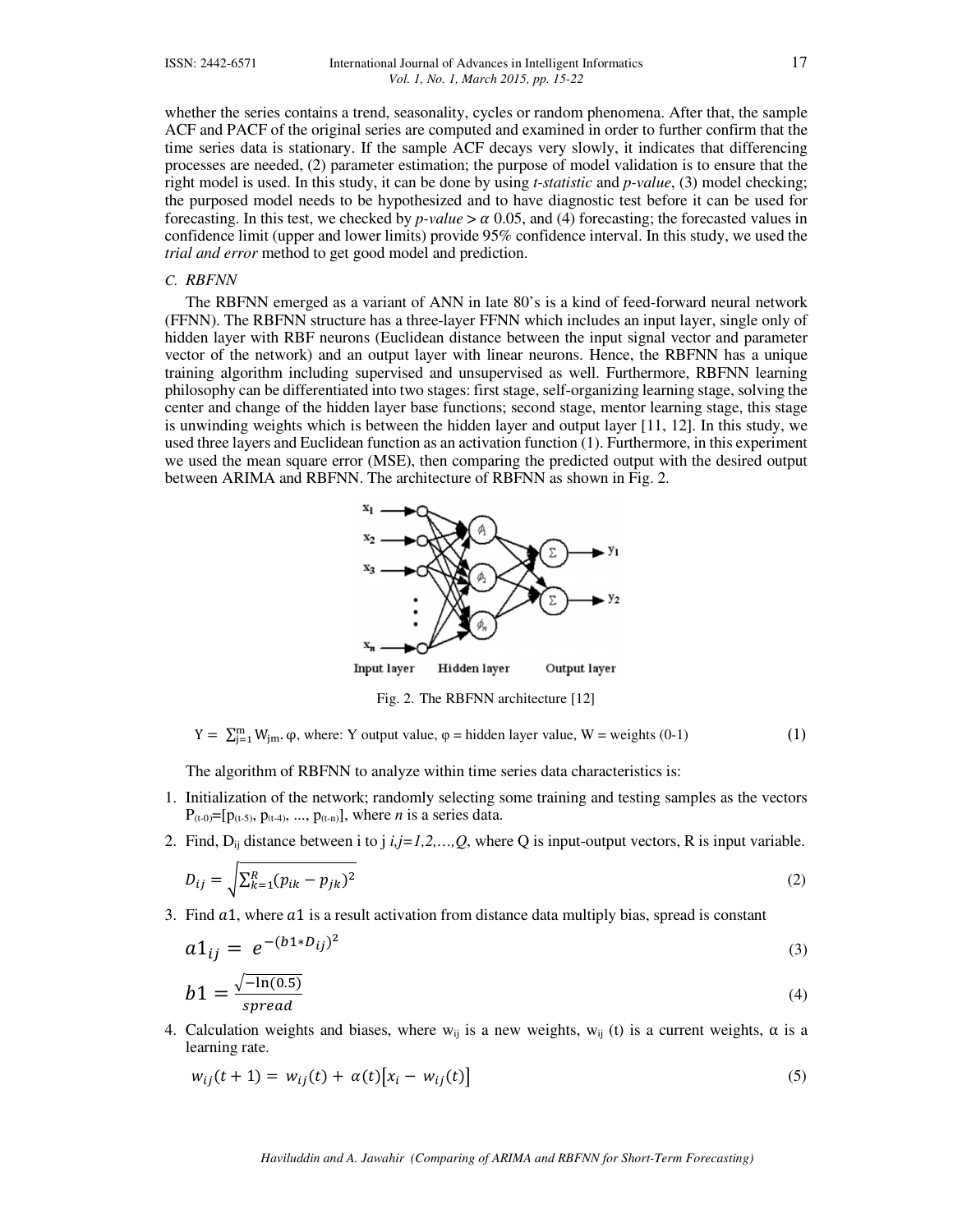#### **III. Experimental**

# *A. Analysis using ARIMA*

The first analysis, tourist quantity data were tested by using ARIMA technique. Based on ARIMA Box-Jen**s**kin**s** rules, the data were listed in a sequence from 1974-2013 or contained 40 samples. In this experiment, we studied many models including ARIMA  $(1,0,0)$ ,  $(1,1,0)$ ,  $(1,1,1)$ ,  $(1,1,2)$ ,  $(2,0,0)$ ,  $(2,1,0)$ ,  $(2,1,1)$ ,  $(2,1,2)$ , then decided to choose the best ARIMA  $(2,1,2)$  as a model for predicting as shown in Fig 3 and 4.



Fig. 4.Performance and plots forecast of ARIMA(2,1,2)

Years

20

25

30

35

40

45

#### *B. Analysis using RBFNN*

 $\frac{1}{\sigma}$ 

10

15

5

In the second experiment, the tourist arrivals to Indonesia data were tested using RBFNN technique. Based on ANN's rules, the data were divided into training and testing data. The inputs and tests data would be normalized. The aim of the normalization process is to get the data with a smaller size that represents the original data without losing its own characteristics. In this experiment, the training data was 86% (30 samples series data) and testing was 14% (5 samples series data) as shown in Table 2. The normalization formula form is as follow,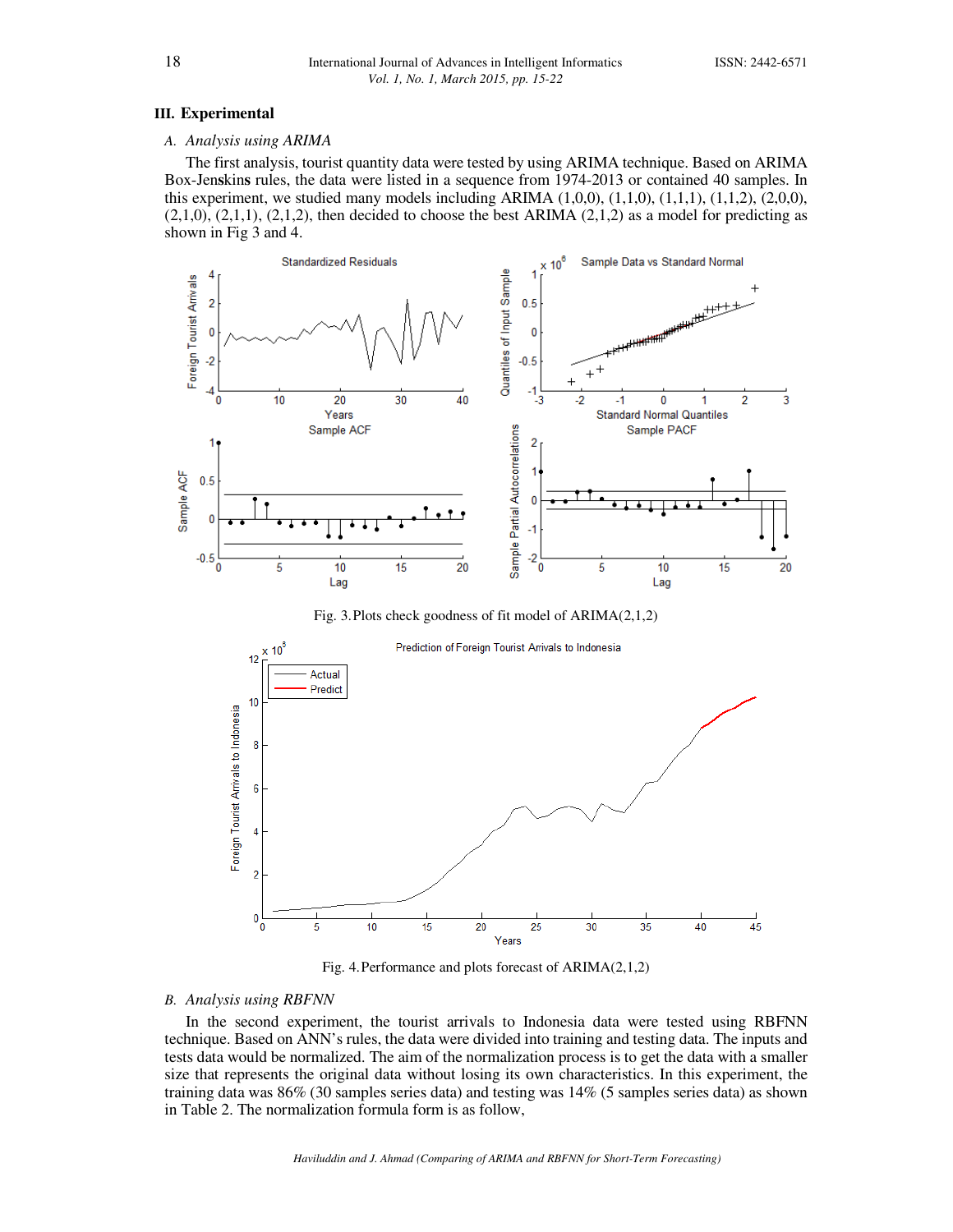## ISSN: 2442-6571 International Journal of Advances in Intelligent Informatics 19 *Vol. 1, No. 1, March 2015, pp. 15-22*

$$
\bar{X} = \frac{X - X_{min}}{X_{max} - X_{min}}
$$
\n(6)

where, *X* is the actual value of samples,  $X_{max}$  for maximum value, and  $X_{min}$  is the minimum value. In MATLAB function, the RBFNN can creating by *newrb(P,T,error\_goal,spread)* function, which is this function create RBFNN structure, automatically selected the number of hidden layer and made the error to 0. In this study, we tried the sum-square error (SSE) goal values were 0.001, 0.002, and 0.003. The spread value of 200 was settled. In this experiment, we decided the RBFNN with SSE value was 0.001, spread was 200 as a good model. The RBFNN results are shown in Fig 5, 6 and 7.

Table 2. Real tourist arrival data after normalization

| Group           | <b>Input Neurons</b><br>$P=[p(t-5),p(t-4),p(t-3),p(t-2),p(t-1)]$ |          |          |          |          | Output<br><b>Neurons</b> |       |
|-----------------|------------------------------------------------------------------|----------|----------|----------|----------|--------------------------|-------|
|                 |                                                                  | $p(t-5)$ | $p(t-4)$ | $p(t-3)$ | $p(t-2)$ | $p(t-1)$                 | T     |
|                 | $\mathbf{1}$                                                     | 0.000    | 0.006    | 0.010    | 0.014    | 0.018                    | 0.022 |
|                 | $\overline{c}$                                                   | 0.006    | 0.010    | 0.014    | 0.018    | 0.022                    | 0.029 |
|                 | $\overline{\mathbf{3}}$                                          | 0.010    | 0.014    | 0.018    | 0.022    | 0.029                    | 0.034 |
|                 | $\overline{\mathbf{4}}$                                          | 0.014    | 0.018    | 0.022    | 0.029    | 0.034                    | 0.033 |
|                 | 5                                                                | 0.018    | 0.022    | 0.029    | 0.034    | 0.033                    | 0.038 |
|                 | 6                                                                | 0.022    | 0.029    | 0.034    | 0.033    | 0.038                    | 0.046 |
|                 | $\overline{7}$                                                   | 0.029    | 0.034    | 0.033    | 0.038    | 0.046                    | 0.051 |
|                 | 8                                                                | 0.034    | 0.033    | 0.038    | 0.046    | 0.051                    | 0.060 |
|                 | $\overline{9}$                                                   | 0.033    | 0.038    | 0.046    | 0.051    | 0.060                    | 0.088 |
|                 | 10                                                               | 0.038    | 0.046    | 0.051    | 0.060    | 0.088                    | 0.116 |
|                 | 11                                                               | 0.046    | 0.051    | 0.060    | 0.088    | 0.116                    | 0.155 |
|                 | 12                                                               | 0.051    | 0.060    | 0.088    | 0.116    | 0.155                    | 0.220 |
|                 | 13                                                               | 0.060    | 0.088    | 0.116    | 0.155    | 0.220                    | 0.266 |
|                 | 14                                                               | 0.088    | 0.116    | 0.155    | 0.220    | 0.266                    | 0.324 |
| <b>Training</b> | 15                                                               | 0.116    | 0.155    | 0.220    | 0.266    | 0.324                    | 0.364 |
|                 | 16                                                               | 0.155    | 0.220    | 0.266    | 0.324    | 0.364                    | 0.435 |
|                 | 17                                                               | 0.220    | 0.266    | 0.324    | 0.364    | 0.435                    | 0.472 |
|                 | 18                                                               | 0.266    | 0.324    | 0.364    | 0.435    | 0.472                    | 0.556 |
|                 | 19                                                               | 0.324    | 0.364    | 0.435    | 0.472    | 0.556                    | 0.574 |
|                 | 20                                                               | 0.364    | 0.435    | 0.472    | 0.556    | 0.574                    | 0.506 |
|                 | 21                                                               | 0.435    | 0.472    | 0.556    | 0.574    | 0.506                    | 0.520 |
|                 | 22                                                               | 0.472    | 0.556    | 0.574    | 0.506    | 0.520                    | 0.560 |
|                 | 23                                                               | 0.556    | 0.574    | 0.506    | 0.520    | 0.560                    | 0.570 |
|                 | 24                                                               | 0.574    | 0.506    | 0.520    | 0.560    | 0.570                    | 0.556 |
|                 | 25                                                               | 0.506    | 0.520    | 0.560    | 0.570    | 0.556                    | 0.489 |
|                 | 26                                                               | 0.520    | 0.560    | 0.570    | 0.556    | 0.489                    | 0.590 |
|                 | 27                                                               | 0.560    | 0.570    | 0.556    | 0.489    | 0.590                    | 0.552 |
|                 | 28                                                               | 0.570    | 0.556    | 0.489    | 0.590    | 0.552                    | 0.537 |
|                 | 29                                                               | 0.556    | 0.489    | 0.590    | 0.552    | 0.537                    | 0.612 |
|                 | 30                                                               | 0.489    | 0.590    | 0.552    | 0.537    | 0.612                    | 0.698 |
|                 | 31                                                               | 0.590    | 0.552    | 0.537    | 0.612    | 0.698                    | 0.708 |
|                 | 32                                                               | 0.552    | 0.537    | 0.612    | 0.698    | 0.708                    | 0.788 |
| <b>Testing</b>  | 33                                                               | 0.537    | 0.612    | 0.698    | 0.708    | 0.788                    | 0.864 |
|                 | 34                                                               | 0.612    | 0.698    | 0.708    | 0.788    | 0.864                    | 0.911 |
|                 | 35                                                               | 0.698    | 0.708    | 0.788    | 0.864    | 0.911                    | 1.000 |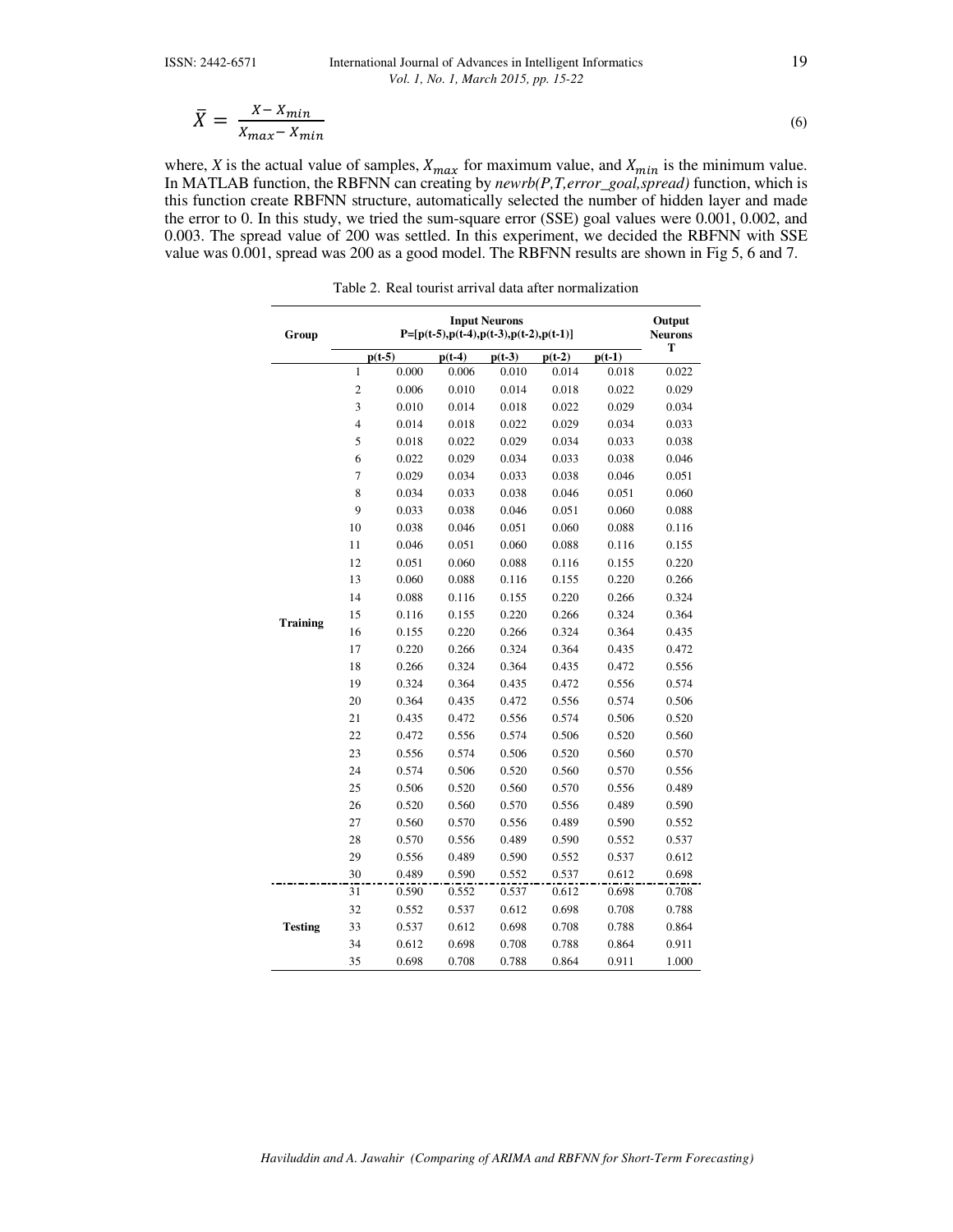

Fig. 7.Performance and plots forecast of RBFNN

*Haviluddin and J. Ahmad (Comparing of ARIMA and RBFNN for Short-Term Forecasting)*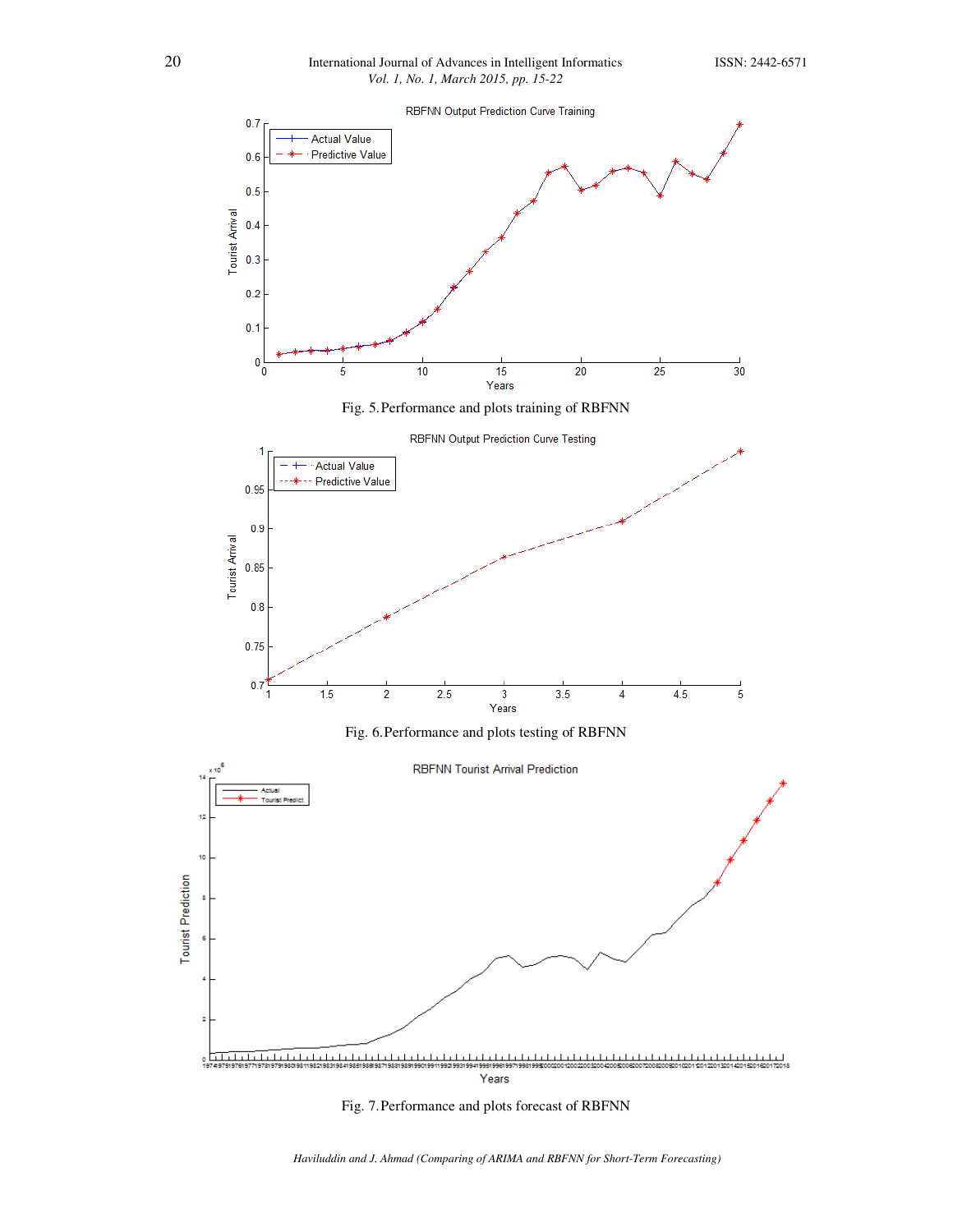#### **IV. Results and Discussions**

This section describes the test of tourist arrival data using two different models. Table 3 shows that the error prediction of ARIMA and RBFNN. We choose the MSE as an error prediction. The ARIMA error prediction was 0.00722784 and RBFNN was 0.00098188. This mean that the tourist arrival results had a good prediction accuracy by using the RBFNN technique with the setting parameters, spread was 200 and error goal was 0.001. In this study, to compare the predicted output with the desired output, MSE was predefined, as shown in Table 4. Then, the best results of MSE by using RBFNN, which that mean the RBFNN was good accuracy. The comparison prediction between ARIMA and RBFNN models of 5 years ahead, as shown in Fig. 8.

Table 3. Comparison of MSE from ARIMA and RBFNN models

| Models                 | MSE        |
|------------------------|------------|
| <b>ARIMA</b> (212)     | 0.00722784 |
| <b>RBFNN</b>           | 0.00098188 |
| $Error_{goal} = 0.001$ |            |
| $= 200$<br>Spread      |            |

|  |  |  |  |  |  |  |  | Table 4. Predicton results of tourist arrivals to Indonesia in 2014-2018 |
|--|--|--|--|--|--|--|--|--------------------------------------------------------------------------|
|--|--|--|--|--|--|--|--|--------------------------------------------------------------------------|

| Years | <b>ARIMA (211)</b> | <b>RBFNN</b> |
|-------|--------------------|--------------|
| 2014  | 9.128.791          | 9.908.224    |
| 2015  | 9.464.387          | 10.891.264   |
| 2016  | 9.724.224          | 11.892.736   |
| 2017  | 10.019.368         | 12.865.536   |
| 2018  | 10.259.238         | 13.727.744   |



Fig. 8.Plots bar forecast of ARIMA and RBFNN

### **V. Conclusions**

This paper has presented the performance comparison of statistical and machine learning techniques, namely ARIMA and RBFNN, in learning time series data. The mean squared errors are computed for each model and compared. Based on the results obtained, the RBFNN algorithm is found to be more efficient than ARIMA in modelling time series dataset related to tourist quantity of Indonesia. Furthermore, the future works include a comparison of a few ANN methods and the optimization process in order to obtain more accurate forecasting results.

# **Acknowledgment**

We thank the anonymous peer reviewers for carefully revising our manuscript. Hopefully this research can be useful.